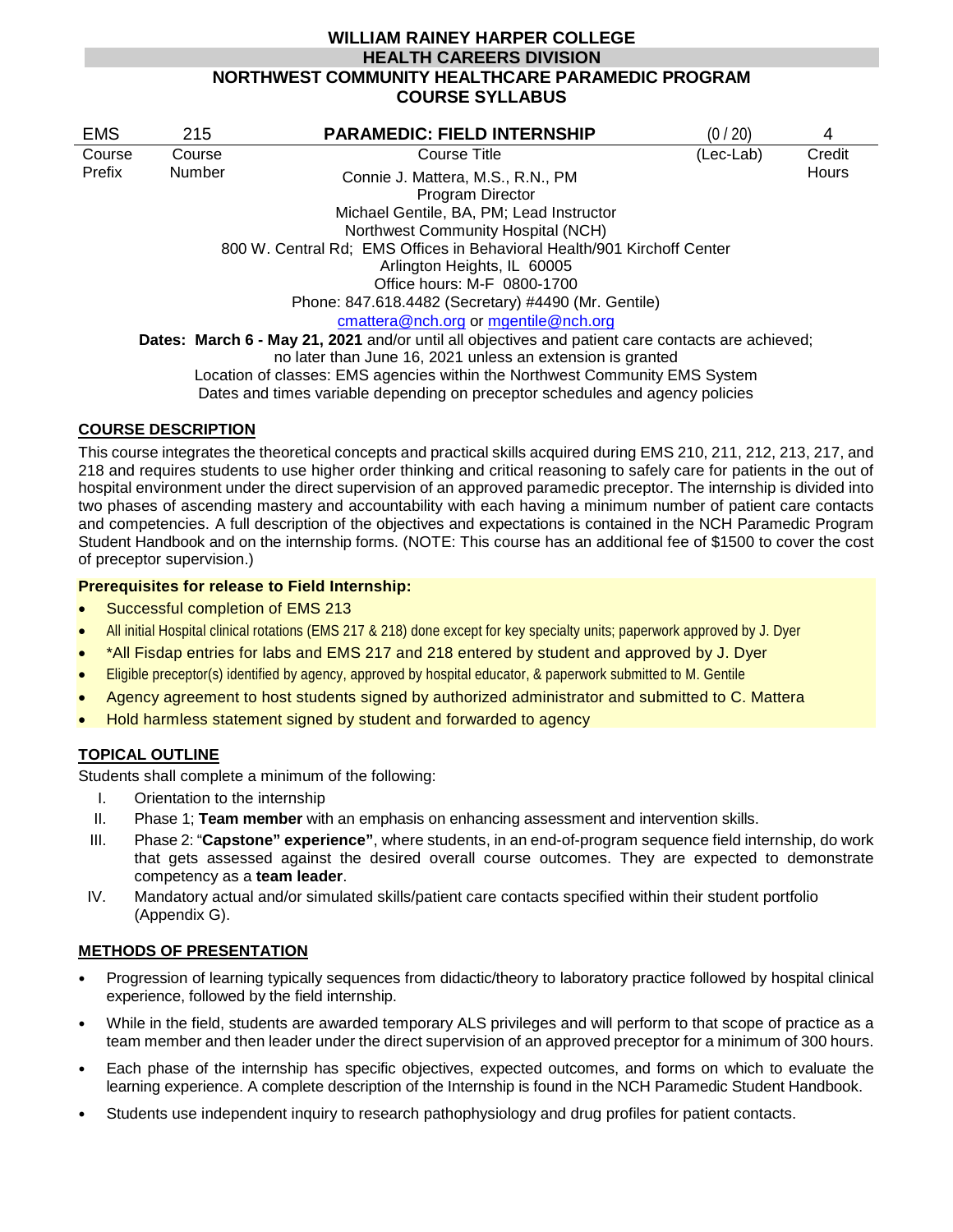#### Syllabus EMS 215 Paramedic Field Internship page 2

**Learning GOAL:** To develop conceptual, contextual, technical, integrative, and adaptive competencies required of an entry-level Paramedic in the cognitive (knowledge), psychomotor (skills), and affective (behavior) learning domains. Level of competency to achieve by domain: Cognitive (creating); Psychomotor (precision); and Affective (characterization).

#### **STUDENT OUTCOMES – THE NCH Paramedic program is a bridge to developing:**

- Lifelong learners
- Knowledge with deep understanding
- Complex thinkers
- Creative persons
- Active investigators
- **Effective communicators**
- Reflective and self-directed learners

**OBJECTIVES:** By the completion of EMS 215, the student will consistently demonstrate entry-level competency for each of these without critical error:

- 1. Demonstrate conceptual; technical; contextual; integrative; and adaptive competency as an entry-level Paramedic in the cognitive (knowledge), psychomotor (skills), and affective (behavior) learning domains as defined in the Phase One, Phase Two and Summative capstone evaluation instruments.
- 2. Assess scene safety and demonstrate effective situational awareness.
- 3. Appropriately gain patient access using a variety of tools and techniques.
- 4. Perform assessments using appropriate technique, sequence and timing; recognize alterations from health, set appropriate care priorities and coordinate efforts with other agencies and practitioners.
- 5. Communicate effectively using verbal, behavioral and written means with a sense of purpose and audience.
- 6. Establish rapport with patients and significant others to meet emotional as well as physical needs.
- 7. Provide care on a continuum from basic through advanced life support within the guidelines prescribed by the EMS MD.
- 8. Use quantitative and scientific reasoning to solve problems effectively.
- 9. Think critically and apply these skills appropriately and in various situations.
- 10. Be technologically literate and thoroughly and accurately document an electronic patient care report using ImageTrend software per System policy.
- 11. Maintain ambulance inventories per the System Drug and Supply list and prepare equipment and supplies before and after each call.
- 12. Characterize professional behaviors through actions, speech, communication and interactions with instructors, preceptors, peers, patients, public safety personnel, and members of the public.
- 13. Be committed to life-long healthy living and well-being

### **METHODS OF EVALUATION**

- 1. Formative evaluations are conducted by the Field Preceptors using forms prepared by the Program to rate student achievement of cognitive, psychomotor and affective objectives after each call. These are discussed with the student, Preceptor and EMS Coordinator/educator (EMSC) during Phase meetings.
- 2. The program uses a computer based tracking system (FISDAP) that incorporates the program-defined minimum numbers of encounters/competencies required for each of the defined exposure groups and patient ages (pediatric subgroups include newborn, infant, toddler, preschooler, school-ager, and adolescent), pathologies, complaints, and interventions. The tracking system clearly identifies those students not meeting the program minimum numbers.
- 3. The program evaluates at least annually that the established minimums are adequate to achieve competency. Terminal competency is validated by the Program Medical Director's signature.
- 4. **Student evaluations of preceptors** and internship process
- 5. **Employer evaluations** of student readiness to work completed six months after graduation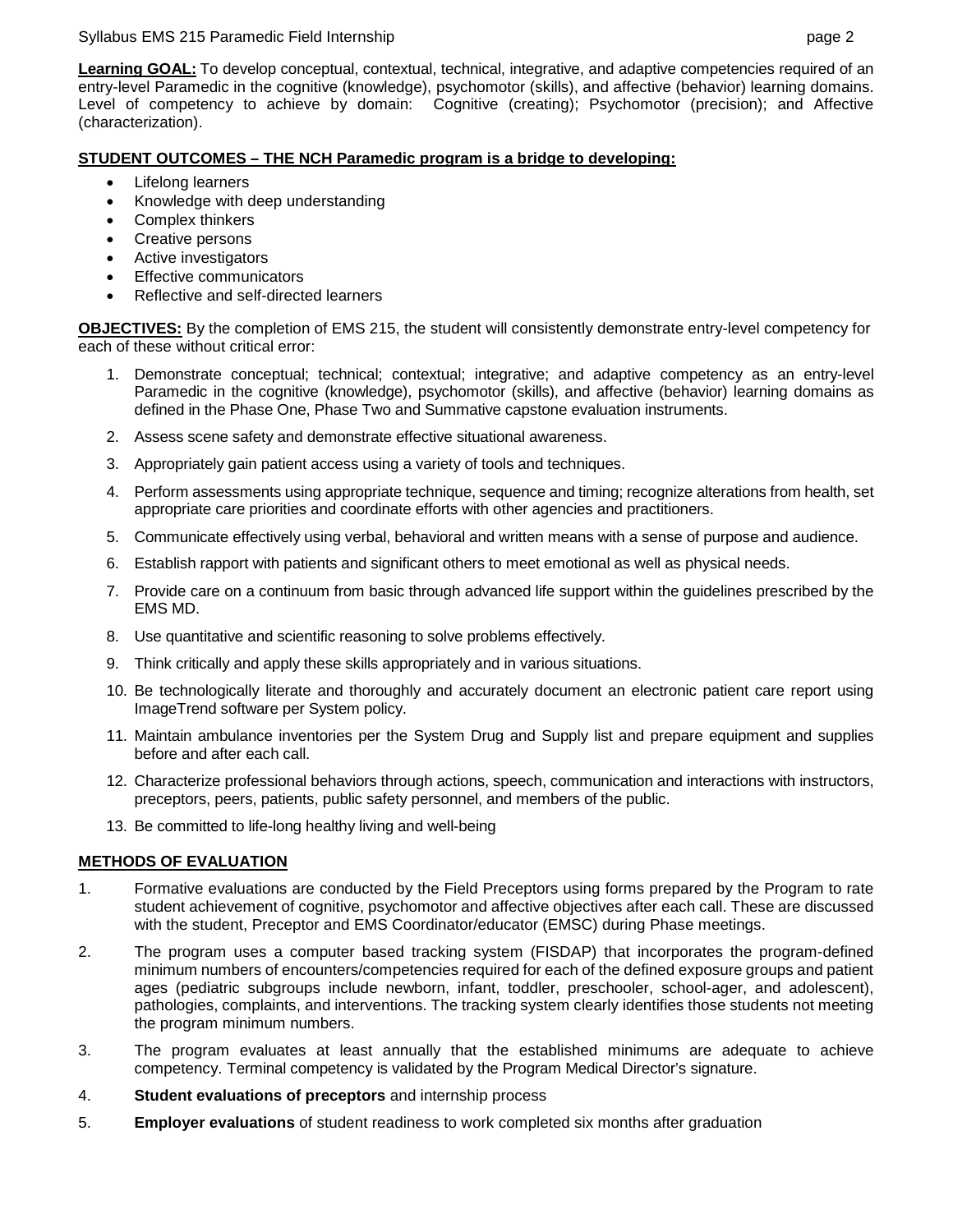#### Syllabus EMS 215 Paramedic Field Internship page 3

**COMPLETION OPTIONS:** To successfully pass EMS 215, students must demonstrate *entry-level* mastery of EMS knowledge, skills, and behaviors as measured by satisfactorily completed all objectives in the Field Internship instruction plan. A summative evaluation is conducted with the student, their primary Field Preceptor, PEMSC and hospital EMSC/educator when all objectives have been achieved. They may select from three options at the end of the first 300 field internship hours:

- 1. **Objectives fully achieved**: Graduate; recommend for terminal certifying exam and licensure without restriction.
- 2. **Objectives insufficiently or not achieved:** The student is given an incomplete at the end of the regularly scheduled Field Internship. If this option is selected, the hospital EMSC/educator must specify the cause in detail and an Education Action Plan (EAP) must be established between the student, the primary preceptor, the PEMSC and the hospital EMSC/Educator. A copy shall be forwarded to the Course Lead Instructor for the student's file. The student may continue in EMS 215 with an incomplete for a maximum of one month after the class graduation date unless alternative provisions are made.

If licensure cannot be recommended at the end of one month, the hospital EMSC/educator facilitating the field experience must specify in detail the student's inability to meet the objectives and the host EMS agency PEMSC and chief/administrator must be consulted regarding the determination. The EMS MD and Program Director must be informed about the final assessment and agree with the findings. A copy of the final report shall be forwarded to the Course Lead Instructor for the student's file. The student will be given an F for EMS 215 and may attempt to reenroll the next time EMS 215 is offered.

**GRADING:** Students receive a pass/fail grade for this course based on accomplishment of the objectives.

**TIME REQUIREMENTS**: Varies from student to student as each phase is competency rather than time-based. Students are required to ride a minimum of 300 state-required hours, but may extend to 768 hours as there are 32 possible 24 hour shift days within the full internship time. Eight additional hours are allowed for phase or coaching meetings. Internship time may be extended a maximum of 45 days after the scheduled end of EMS 215 based on limited patient contact opportunities and slow but steady student progress. It will not be extended due to irresponsible student behavior or lack of progress in meeting an IEP. Specific internship attendance requirements and consequences of failing to meet those requirements are specified in the NCH Paramedic Student Handbook.

**ATTENDANCE POLICY:** Students are to be present, duty ready, and have reported to the shift commander/ preceptor at least 15 minutes prior to the start of each shift. At a minimum, students are expected to ride an entire day and evening shift based on times set by the EMS agency on days that coincide with their preceptor's work schedule. Optimally, this includes a 24 hour shift every three days. Students shall not leave in the middle of a shift except for illness or an emergency, and their early departure must be approved **in advance** by the Course Clinical Coordinator. No more than one third of the total field experience hours may be completed from 11 pm to 7 am.

### **STUDENT BEHAVIOR**

Information relative to civil, courteous and professional behaviors including, but not limited to, integrity, honesty, empathy, self-motivation, appearance and personal hygiene, self-confidence, communication, time management, teamwork, diplomacy, attitude, respect, patient advocacy, and use of electronic and social media, is specified in the NCH Paramedic Program Student Handbook at [www.nwcemss.org](http://www.nwcemss.org/) and Harper College Student Handbook at [https://myharper.harpercollege.edu/pls/portal/url/ITEM/937272F78B81316DE0402E0A0A2A3059.](https://myharper.harpercollege.edu/pls/portal/url/ITEM/937272F78B81316DE0402E0A0A2A3059)

Information relative to guided study, corrective coaching, disciplinary procedures, and student resources is also included in the NCH Paramedic Student Handbook.

**INSTRUCTIONAL MATERIALS:** Northwest Community EMS System Standards of Practice: Standard Operating Procedures (SOPs), Policy Manual, Procedure Manual, and Drug and Supply List; NCH Paramedic Program Field Internship paperwork.

### **EQUAL OPPORTUNITY:**

The Paramedic Program does not discriminate on the basis of race, color, religion, sex, national origin, ancestry, age, marital status, sexual orientation, disability, or unfavorable discharge from military service as long as the candidate meets statutory and regulatory requirements of licensure as a paramedic in the State of Illinois and is able to perform all the essential functions of the paramedic profession during the course with or without reasonable accommodation (See student handbook for essential job functions of a paramedic).